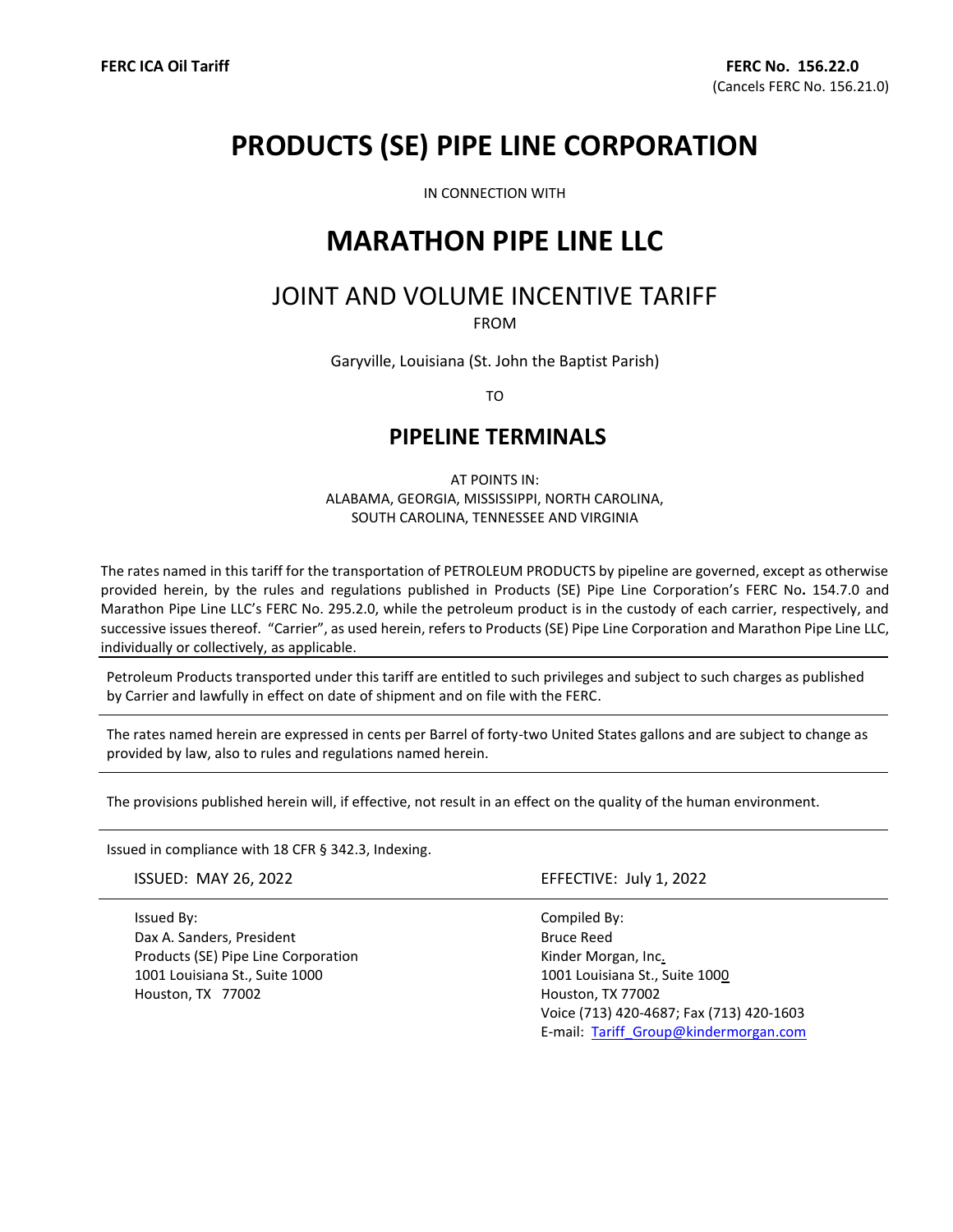#### **ITEM 10 – TABLE OF JOINT RATES**

(in Cents per bbl of 42 US Gallons)

**[W][I][D] Increased Decreased Rates. All rates in this item are [I][D] increased decreased , unless noted.**

|                                                        | <b>FROM</b>                             |
|--------------------------------------------------------|-----------------------------------------|
|                                                        | Garyville, Louisiana                    |
| To<br>Athens, GA (Clarke County)                       | (St. John the Baptist Parish)<br>194.68 |
| Atlanta (Doraville), GA (DeKalb County)                | 199.37                                  |
| Atlanta (Chattahoochee), GA (Fulton County)            | 199.37                                  |
|                                                        |                                         |
| $\left( 1\right)$<br>Atlanta (Hartsfield Airport), GA  | 220.16                                  |
| Belton, SC (Anderson County)                           | 198.75                                  |
| Birmingham, AL (Jefferson County)                      | 177.61                                  |
| Bremen, GA (Haralson County)                           | 198.54                                  |
| Charlotte, NC (Mecklenburg County)                     | 217.67                                  |
| <b>Charlotte (Douglas Airport), NC</b><br>(1)          | 238.57                                  |
| Chattanooga, TN (Hamilton County)                      | 220.63                                  |
| Cockpit Point, VA (Prince William County)              | 243.27                                  |
| Collins, MS (Covington County)                         | 142.11                                  |
| Columbus, GA (Muscogee County)                         | 205.04                                  |
| (2)<br>(1)<br><b>Dulles International Airport, VA</b>  | 248.24                                  |
| Fredericksburg, VA (Spotsylvania County)               | 243.27                                  |
| Greensboro, NC (Guilford County)                       | 224.11                                  |
| Hartwell, GA (Hart County)                             | 208.53                                  |
| Knoxville, TN (Knox County)                            | 227.59                                  |
| Lockhart, MS (Lauderdale County)                       | 162.64                                  |
| Macon, GA (Bibb County)                                | 208.23                                  |
| Meridian, MS (Lauderdale County)                       | 155.57                                  |
| Montgomery, AL (Montgomery County)                     | 203.74                                  |
| Moundville, AL (Hale County)                           | 172.90                                  |
| Oxford, AL (Calhoun County)                            | 190.21                                  |
| Richmond, VA (Chesterfield County)                     | 234.11                                  |
| Roanoke, VA (Roanoke County)                           | 240.56                                  |
| Ronald Reagan Washington National Airport, VA $(1)(2)$ | 259.02                                  |
| Spartanburg, SC (Spartanburg County)                   | 213.20                                  |
| Newington, VA (Fairfax County)                         | 243.27                                  |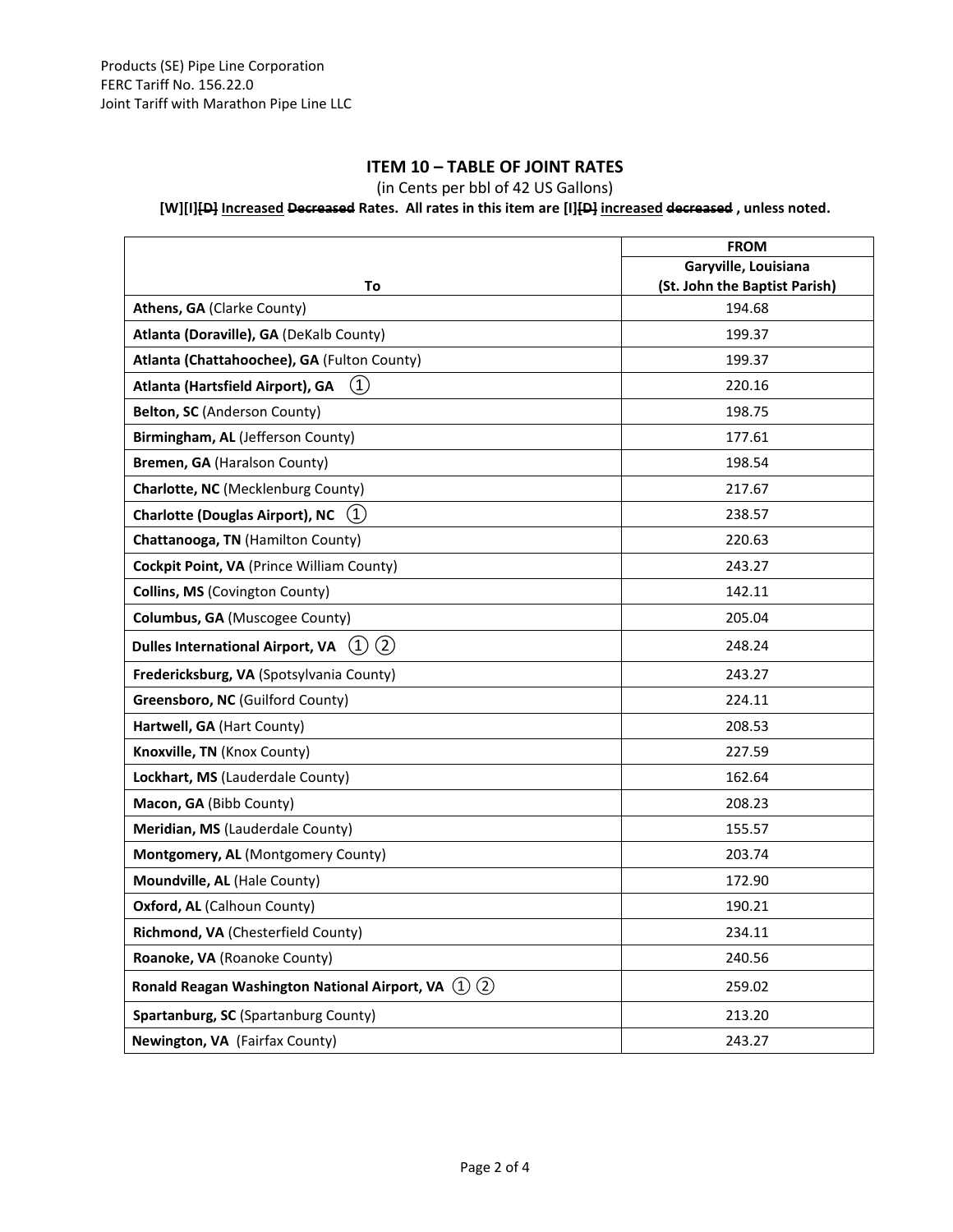Route: Garyville, Louisiana (St John the Baptist Parish) Marathon Terminal to Baton Rouge, Louisiana (East Baton Rouge Parish) Products (SE) Pipe Line Corporation Station Products (SE) Pipe Line Corporation Baton Rouge, Louisiana (East Baton Rouge Parish) to points in Alabama, Georgia, Mississippi, North Carolina, South Carolina, Tennessee and Virginia

#### **ITEM 20 – JOINT VOLUME INCENTIVE PROGRAM**

| 20.1 | <b>GENERAL TERMS</b>                                                                                                                                                                                                                 |                                                                                                                         |  |
|------|--------------------------------------------------------------------------------------------------------------------------------------------------------------------------------------------------------------------------------------|-------------------------------------------------------------------------------------------------------------------------|--|
|      | (1) Applicable Movements                                                                                                                                                                                                             |                                                                                                                         |  |
|      | All Movements listed in Item 10 - Table of Joint Rates are eligible for the Joint Volume Incentive Program<br>(JVIP) that meet the Incentive Levels listed in Item 20.2 (1) below.                                                   |                                                                                                                         |  |
|      | (2) Eligibility                                                                                                                                                                                                                      |                                                                                                                         |  |
|      | Any Shipper who commits to a minimum volume requirement of at least 100,000 barrels per day on a<br>monthly average and agrees to pay Carrier a deficiency payment for failing to meet its minimum volume<br>requirement.            |                                                                                                                         |  |
|      | $(3)$ Term                                                                                                                                                                                                                           |                                                                                                                         |  |
|      | canceled.                                                                                                                                                                                                                            | The JVIP begins January 1, 2017 and expires December 31, 2027, unless amended, extended or previously                   |  |
|      |                                                                                                                                                                                                                                      |                                                                                                                         |  |
| 20.2 | JOINT VOLUME INCENTIVE PROGRAM                                                                                                                                                                                                       |                                                                                                                         |  |
|      | (1) Incentive Levels                                                                                                                                                                                                                 |                                                                                                                         |  |
|      | There are three incentive levels:                                                                                                                                                                                                    |                                                                                                                         |  |
|      | Level A -                                                                                                                                                                                                                            | This incentive level applies to Shipper who ships up to 100,000 barrels per<br>day on a monthly average.                |  |
|      | Level B -                                                                                                                                                                                                                            | This incentive level will apply to Shipper who ships between 100,001 -<br>115,000 barrels per day on a monthly average. |  |
|      | Level C -                                                                                                                                                                                                                            | This incentive level will apply to Shipper who ships in excess of 115,000<br>barrels per day on a monthly average.      |  |
|      | (2) The incentive rates in cents per barrel, applicable to barrels moved under Item 10 - Table of Joint Rates.                                                                                                                       |                                                                                                                         |  |
|      | Level A -                                                                                                                                                                                                                            | [ $U$ ] 23.0 cents                                                                                                      |  |
|      | Level B -                                                                                                                                                                                                                            | [U] $26.0$ cents                                                                                                        |  |
|      | Level C -                                                                                                                                                                                                                            | [ $U$ ] 28.0 cents                                                                                                      |  |
| 20.3 | JOINT VOLUME INCENTIVE REMITTANCE                                                                                                                                                                                                    |                                                                                                                         |  |
|      | (1) The monthly remittances shall be based on the applicable incentive level(s) achieved by Shipper as<br>described in 20.2 (1) and (2) above, for barrels shipped in the prior month.                                               |                                                                                                                         |  |
|      | (2) Note that remittances are issued by Carrier in the month subsequent to the month during which the<br>barrels are actually shipped.                                                                                               |                                                                                                                         |  |
| 20.4 | <b>DEFICIENCY PAYMENTS</b>                                                                                                                                                                                                           |                                                                                                                         |  |
|      | Any Shipper who has committed to a minimum volume requirement and a deficiency payment shall, in<br>addition to all other rates stated herein, be obligated to pay the deficiency payment required by its<br>agreement with Carrier. |                                                                                                                         |  |